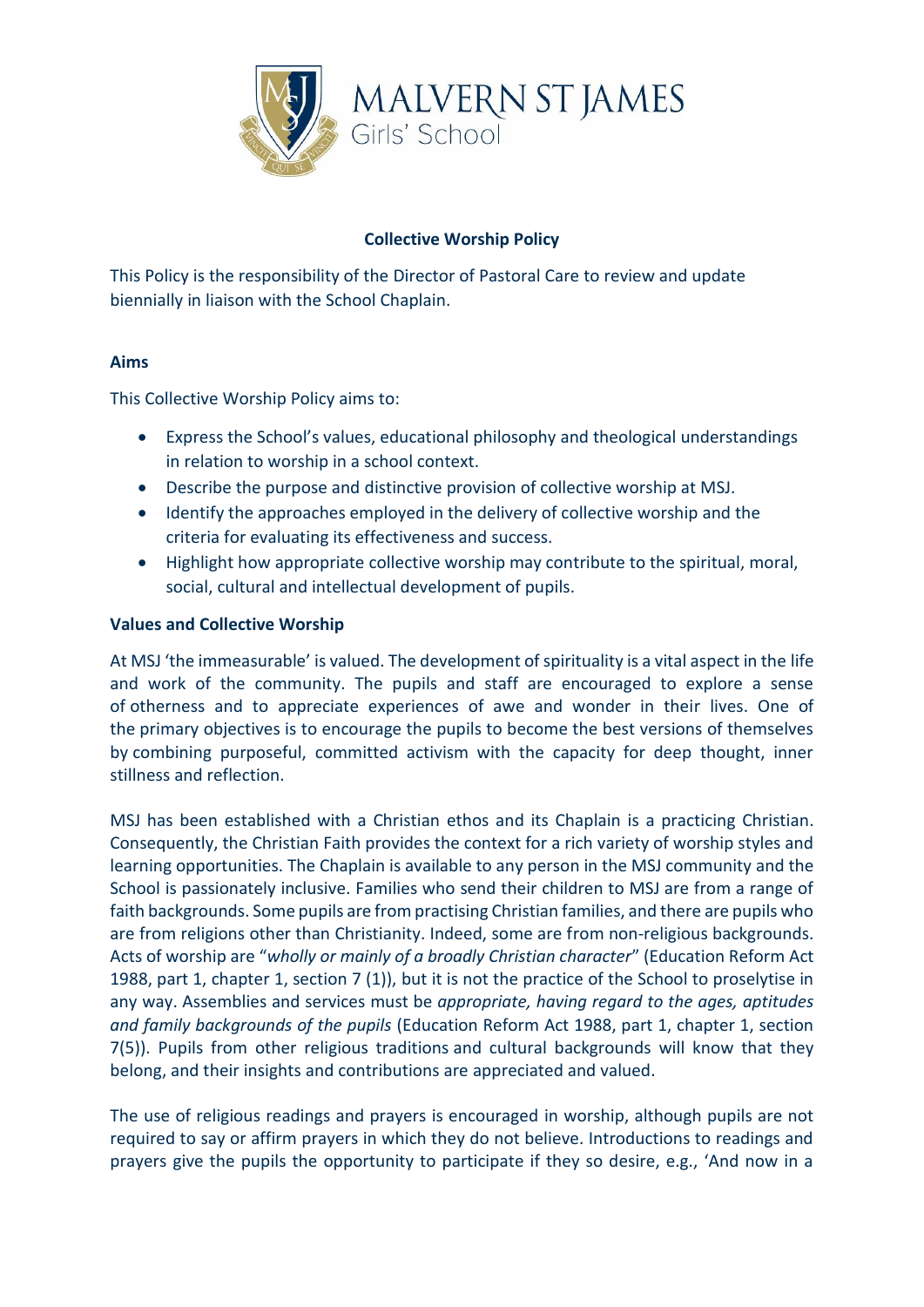moment of stillness, listen to the words of a well-known Christian/Muslim/Hindu prayer or poem or reading…'

# **Aims of Collective Worship**

The collective worship at MSJ underpins, reflects and strengthens the School's ethos. Care for each individual pupil fosters an emphasis on their holistic spiritual, moral, social, cultural and intellectual development. Collective worship reflects this by providing a context for pupils to:

- Participate in the experience of worship
- Respond, without coercion, to religious or spiritual stimuli
- Be open to a sense of the numinous and the transcendent
- Deepen their sense of wonder about the world around them
- Reflect upon dimensions of human life the wonderful, beautiful, joyful, heroic, humorous, tragic, sorrowful, solemn
- Understand the way in which humankind has expressed the deepest spiritual feelings, through the creative and expressive arts, scientific discovery, religious practice and philanthropic endeavours
- Grow in empathetic understanding of the feelings of other people
- Explore the language which people use to express profound beliefs
- Reflect on personal, community, national and global values
- Develop a sense of corporate belonging and community spirit

### **Patterns of Worship**

- There are sensitively-devised, choral services at some of the key points in the Christian year – Remembrance, Advent, Christmas, Ash Wednesday, Easter and Pentecost.
- On Sundays, there are opportunities for Boarders to attend services of worship outside school. Parents and staff are always welcome at formal school church services. In addition, the Chaplain visits Boarding Houses.
- Pupils actively participate in the acts of worship through music, reading and drama.
- School assemblies provide the opportunity for reflection on a wide range of contemporary religious, moral, social and spiritual issues. The Chaplain takes regular whole school and group assemblies.
- Academic Departments, members of staff and visiting speakers also lead assemblies.

## **Additional Activities**

- Exploration of the Christian Faith through informal discussion and Bible study.
- Regular Holy Communions in the Chapel for pupils and staff who are nurtured through regular attendance at the Eucharist.
- The opportunity to be prepared for Confirmation.

Pupils of other Faiths are encouraged to continue to express their religious convictions both within the School community and also in their own places of worship in Malvern and beyond. Details of Faith communities and places of worship are listed on the Faith noticeboard. With a written parental request to the Headmistress, pupils of other Faiths may be excused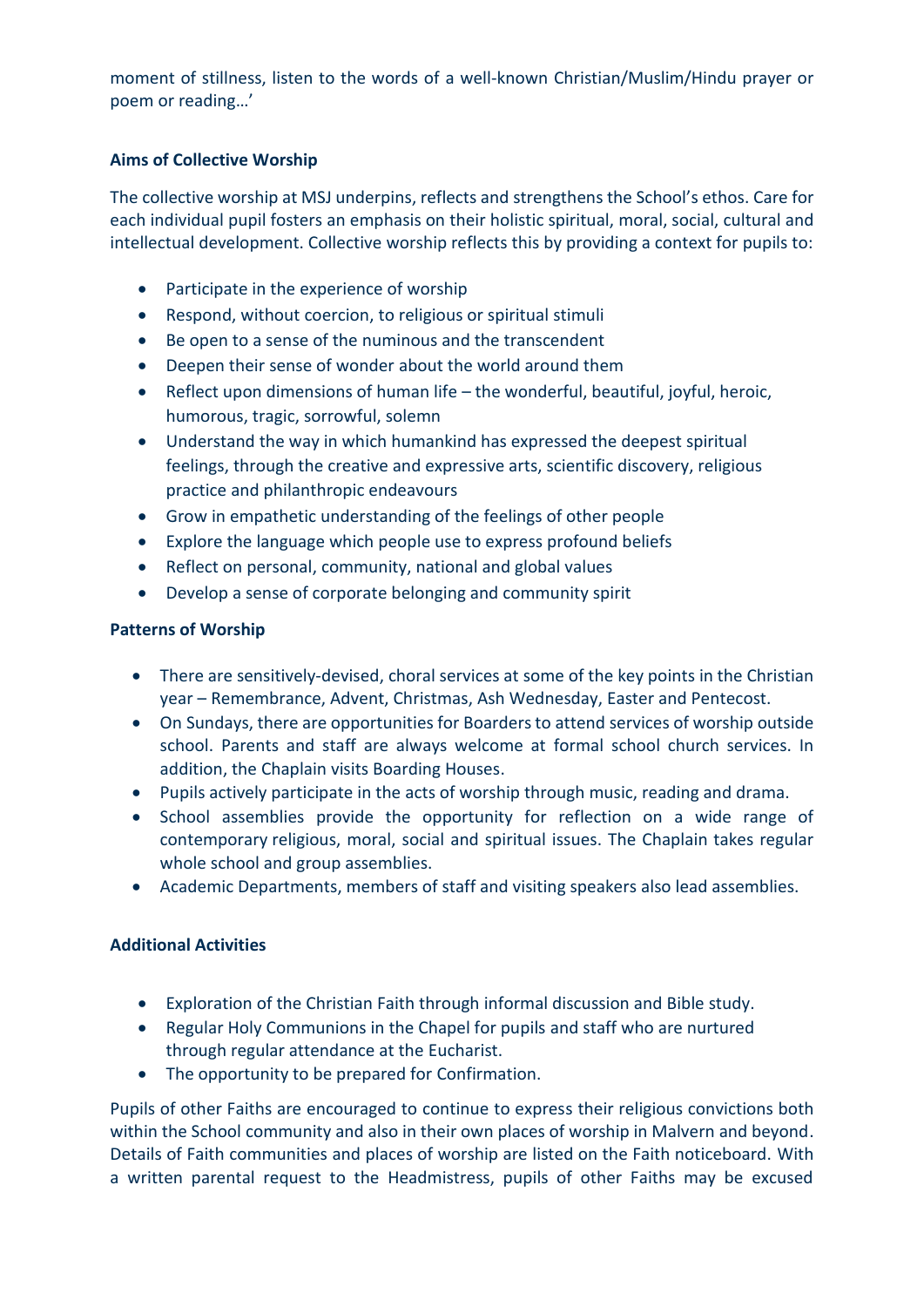attendance at acts of collective worship in the School. A Muslim tutor meets regularly with the pupils and supports them and a dedicated Prayer space is provided. The Muslim pupils may choose not to attend formal acts of Christian worship in church buildings, e.g. Christ Church, Great Malvern Priory. On such occasions, the pupils will gather for prayer and discussion in the Prayer Room. The Chaplain liaises with the Muslim pupils, the Houses and the Catering Department to make appropriate arrangements for religious festival celebrations and the observance of Ramadan. If pupils of other Faiths wish to undergo any rites of passage, the Chaplain will liaise with the leaders of the appropriate faith community and the pupil's parents to enable this to happen. The Chaplain also alerts teaching staff about any relevant issues relating to pupils of other Faiths.

In the sad event of there being external or internal crises, the Chaplain will respond with appropriate presence, support, prayer and liturgical provision. External crises might include Royal deaths, terrorist attacks and significant natural disasters. Internal crises might typically concern accidents on school excursions, the untimely death of a pupil or a member of staff. Books of condolence etc., will be available in the Chapel, and the Chaplain will work with others to facilitate appropriate funeral and memorial services.

The Chaplain meets regularly with members of the Assembly team to discuss and plan the themes for collective worship in the following terms. It is the task of the Faith Ambassador, chosen from the senior students, to advise on pupil opinion and to work with the Chaplain and the Headmistress in the provision of appropriate, relevant and stimulating acts of collective worship. The Assembly Team consists of the Deputy Head, Chaplain, Audio-Visual Technician, Expressive Arts Administrator, Faith Ambassador and the Director of Music.

#### **Approaches employed in Collective Worship**

A variety of approaches will be used in collective worship within School assemblies and in other services. The intention is to engage with religious, spiritual, moral and cultural themes through words, images, artefacts, music, dance, drama and silence. Wide participation of pupils and staff is encouraged. Methods include:

- Reflective addresses
- PowerPoint presentations
- Hymns/songs/live and recorded music
- Sacred and secular stories
- Drama sketches
- Dance
- Poetry
- Artefacts/focal points
- Monologues and Dialogues
- Creative silence
- Prayers/reflections/meditations
- Visitors and guest speakers